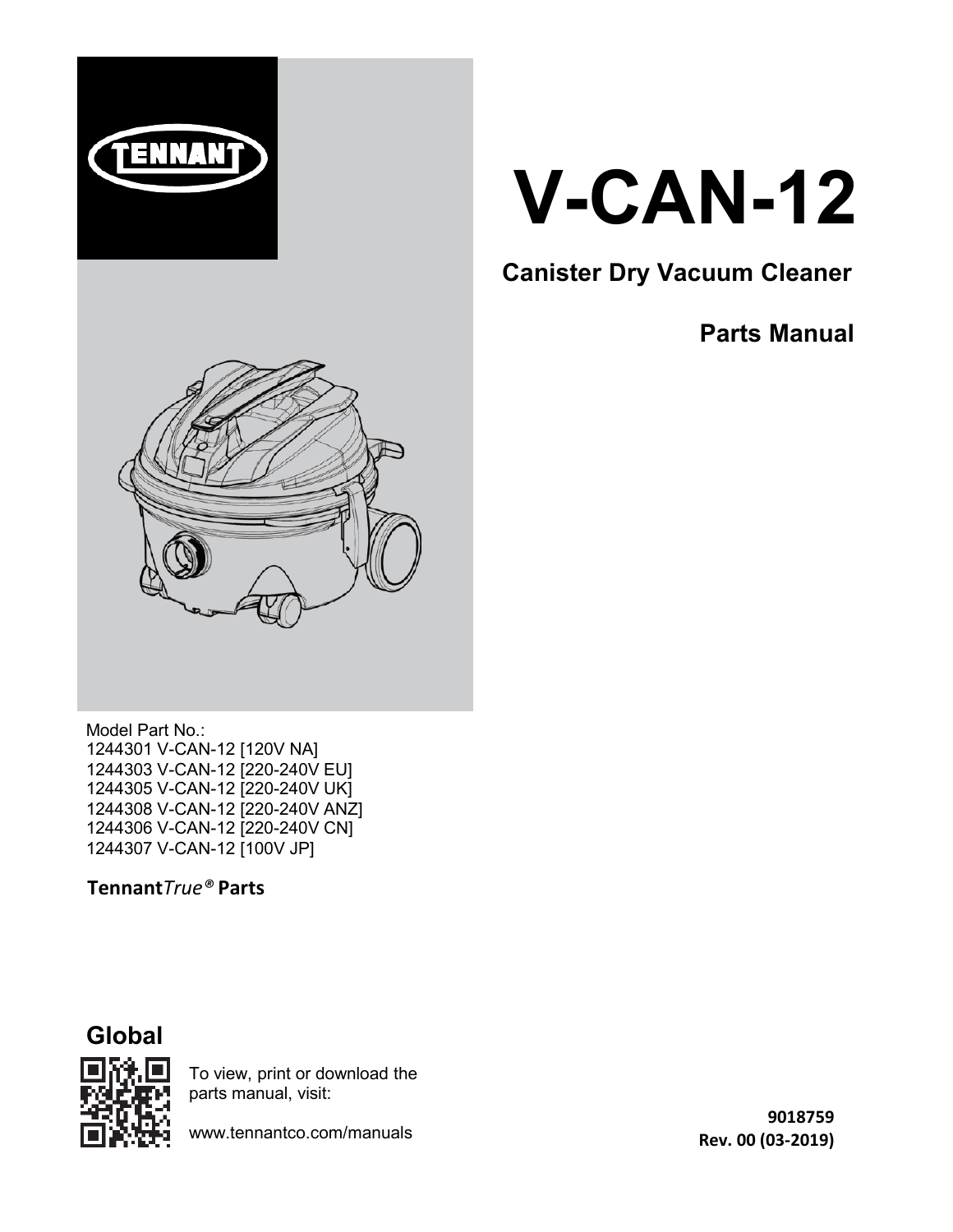Only use TENNANT Company supplied or equivalent parts. Parts and supplies may be ordered online, by phone or from any Tennant or Nobles Authorized Service Center or Distributor.

Before Ordering any parts or supplies, be sure to have the machine model number and serial number available.

**Tennant Company**

PO Box 1452 Minneapolis, MN 55440 USA Phone: (800) 553-8033 www.tennantco.com

#### **Tennant Company N.V.**

Industrielaan 6 5405 AB P.O. Box 6 5400 AA Uden- The Netherlands europe@tennantco.com www.tennantco.com

#### **TENNANT Cleaning Systems &**

**Equipment (Shanghai) Co., Ltd** Building 1, No. 3777 Caoying Road Qingpu Shanghai, China 201712 Phone: 86 21 6922 5333 Fax: 86 21 69225151 www.tennant.co.cn

#### **TENNANT Company Japan**

9F Industry & Trade Center 2 Yamashita- cho, Naka- ku Yokohama, Kanagawa 231- 0023 Japan Phone: 81-45-640-5630 Fax: 81-45-640-5604 www.tennant.co.jp

Specifications and parts are subject to change without notice. Copyright ©2019 TENNANT Company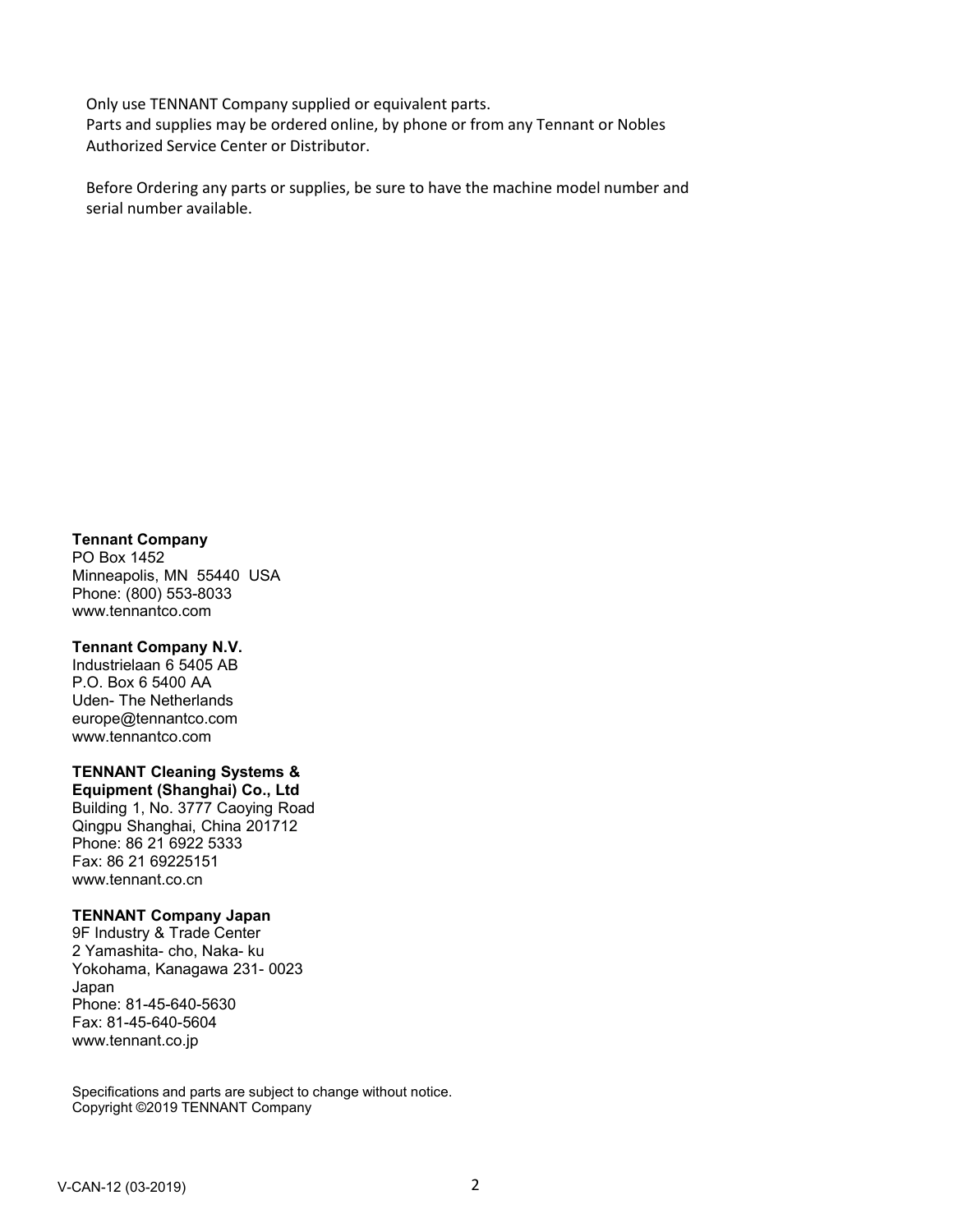#### **TABLE OF CONTENTS**

#### **RECOMMENDED SPARE PARTS LIST**

| <b>VACUUM BAGS AND FILTERS</b>   |                                                |  |  |
|----------------------------------|------------------------------------------------|--|--|
| 9018690                          | BAG, VACUUM, PAPER [1 PKG = 10 BAGS]           |  |  |
| 9018692                          | BAG, VACUUM, MICROFIBER [1 PKG=10 BAGS]        |  |  |
| <b>KTRI05903</b>                 | FILTER, EXHAUST [STANDARD]                     |  |  |
| <b>KTRI05904</b>                 | FILTER, HEPA CARTRIDGE, EXHAUST [OPTIONAL]     |  |  |
| KRTI05902                        | FILTER KIT, VACUUM, MAIN                       |  |  |
| KRTI05919                        | SUPPORT, FILTER BASKET                         |  |  |
| <b>CLEANING TOOL ACCESSORIES</b> |                                                |  |  |
| <b>KTRI05905</b>                 | HOSE ASSY, VACUUM, 2.5M [32MM]                 |  |  |
| KTRI05799                        | WAND SET, CHROME, 2 PIECE [32MM]               |  |  |
| <b>KTRI05906</b>                 | HANDLE, VACUUM HOSE W/ REG [32MM]              |  |  |
| <b>KTRI05907</b>                 | TOOL, FLOOR, DRY, DOUBLE USE [32MM]            |  |  |
| <b>KTRI05942</b>                 | <b>TOOL HOLDER - OPTIONAL</b>                  |  |  |
| <b>KTRI05794</b>                 | TOOL KIT, VACUUM [32MM]                        |  |  |
|                                  | <b>GENERAL MAINTENANCE PARTS</b>               |  |  |
| <b>KTRI05834</b>                 | CASTER KIT, VACUUM [QTY 2]                     |  |  |
| <b>KTRI05795</b>                 | LATCH KIT, VACUUM [QTY 2]                      |  |  |
| <b>KTRI05908</b>                 | SWITCH, ON/OFF                                 |  |  |
| <b>KTRI05909</b>                 | CORD, POWER, 120V [NA]                         |  |  |
| KTRI05910                        | CORD, POWER, 220-240V [EU]                     |  |  |
| KTRI05911                        | CORD, POWER, 220-240V [UK]                     |  |  |
| KTRI05912                        | CORD, POWER, 220-240V [ANZ]                    |  |  |
| <b>KTRI05797</b>                 | CORD KIT, POWER, 220-240V [CN]                 |  |  |
| <b>KTRI05796</b>                 | CORD KIT, POWER, 100V [JP]                     |  |  |
| <b>KTRI05913</b>                 | MOTOR KIT, VACUUM, 800W, 120V/60HZ [NA]        |  |  |
| KTRI05915                        | MOTOR KIT, VACUUM, 800W, 220-240V              |  |  |
| <b>KTRI05914</b>                 | MOTOR KIT, VACUUM, 800W, 100V [JP]             |  |  |
| KTRI05841                        | <b>GASKET KIT, MOTOR</b>                       |  |  |
| <b>KTRI05916</b>                 | COVER, FILTER, EXHAUST [V-CAN-12/16 NA]        |  |  |
| <b>KTRI05918</b>                 | COVER, FILTER, EXHAUST [V-CAN-12/16 EMEA/APAC] |  |  |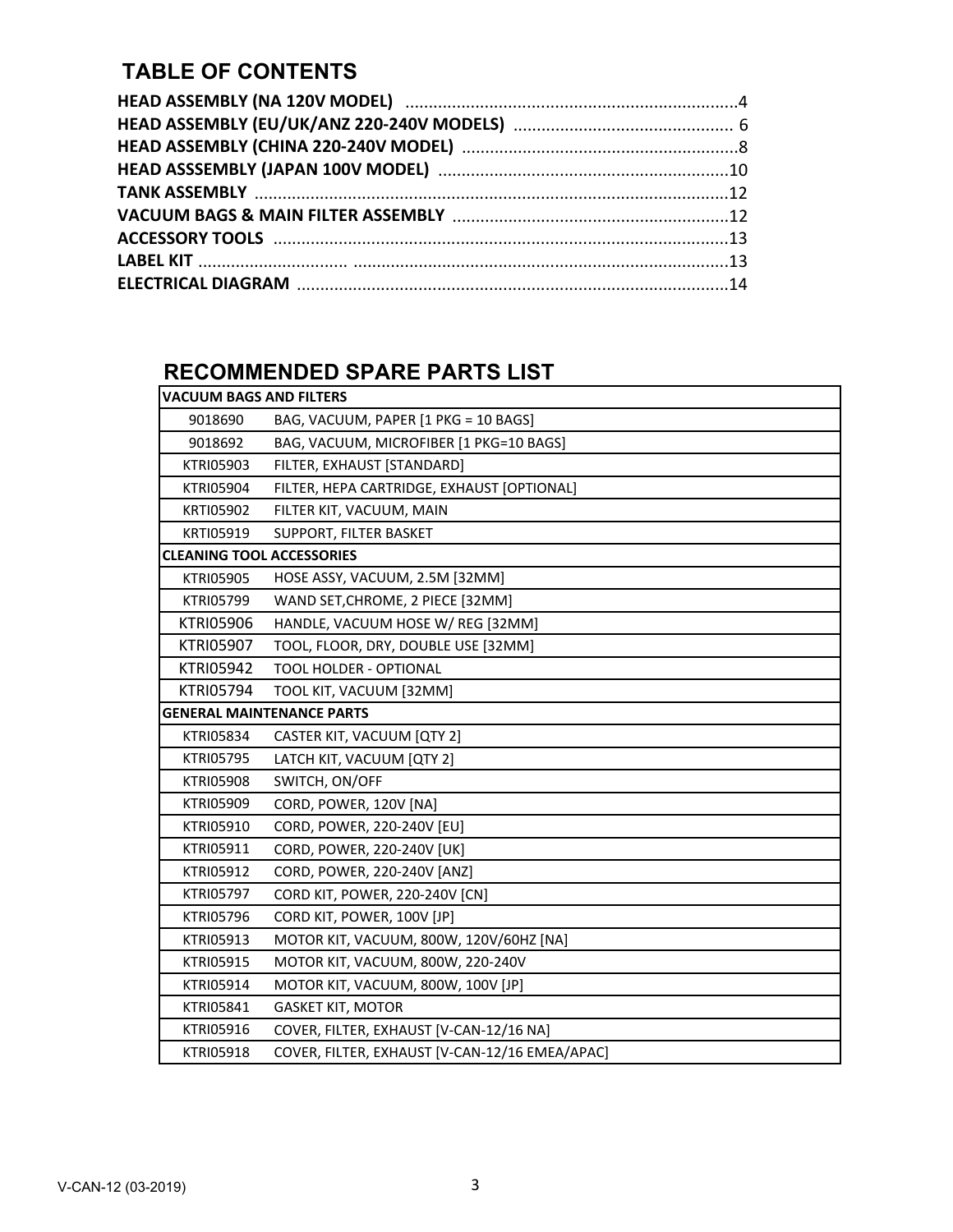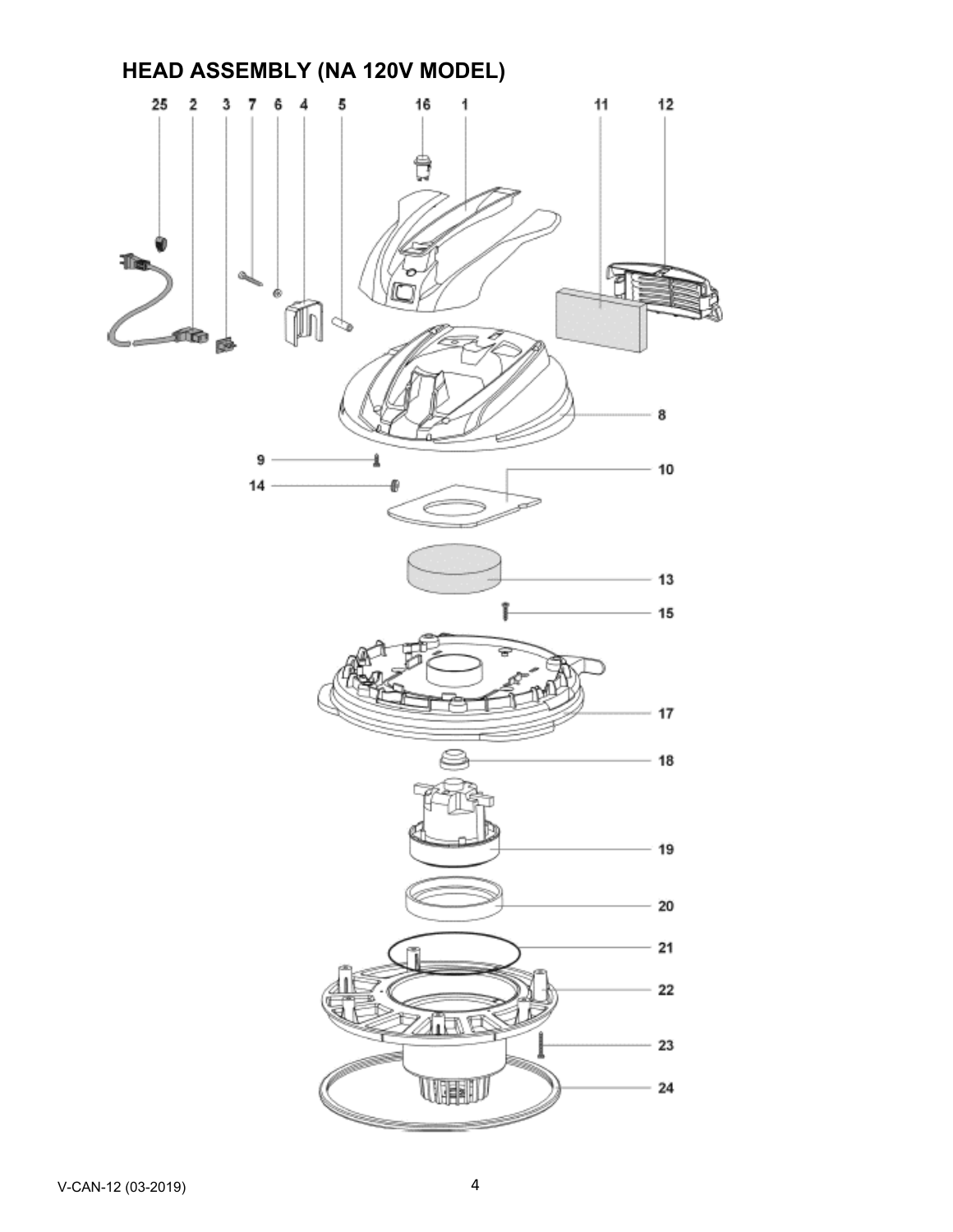#### **HEAD ASSEMBLY (NA 120V MODEL)**

|          | Code                             | Part No.         | <b>Description</b>                         | <b>QTY</b>   |
|----------|----------------------------------|------------------|--------------------------------------------|--------------|
| $\nabla$ |                                  | <b>KTRI05862</b> | HOUSING ASSY, POWER, HEAD, 120V [V-CAN-12] | 1            |
| ▲ ▽      |                                  | <b>KTRI05864</b> | COVER KIT, VACUUM [V-CAN-12]               | 1            |
|          | 1                                | N/A              | <b>HANDLE TENNANT DRY GR55</b>             | 1            |
|          | $\overline{2}$                   | <b>KTRI05909</b> | CORD, POWER, 120V [NA]                     | 1            |
|          | 3                                | 99932858         | PLUG, MACH, 120V-230VAC                    | 1            |
|          | $\blacktriangle$ $\triangledown$ | <b>KTRI05789</b> | COVER KIT, CORD RETAINER [V-CAN]           | $\mathbf{1}$ |
|          | 4                                | N/A              | COVER BL.CAVO TENNANT DRY BLT A [V-CAN-12] | 1            |
|          | 5<br>▲                           | N/A              | SPACER BLOCCA CAVO [V-CAN-12]              | 1            |
|          | 6<br>▲                           | N/A              | WASHER M 6 UNI 6592                        | 1            |
|          | 7<br>▲                           | 1021643          | <b>SCREW PAT TMT PHL 5X50</b>              | 1            |
|          | 8                                | N/A              | COVER TENNANT DRY BLU TEN AU [V-CAN-12]    | $\mathbf{1}$ |
|          | 9                                | 1021706          | SCREW PAT TMT PHL 5X14 ZN BLACK            | 5            |
|          | 10                               | N/A              | GASKET ADESIVA COP. TEN DRY PE             | 1            |
| ▲        | 11                               | KTRI05903        | FILTER, EXHAUST                            | 1            |
| A A      | 12                               | <b>KTRI05916</b> | COVER, FILTER, EXHAUST [V-CAN-12/16 NA]    | $\mathbf{1}$ |
|          | 14                               | N/A              | GUIDING SLIT W/LEO MEMBRANE                | 1            |
|          | 16                               | <b>KTRI05908</b> | <b>SWITCH</b>                              | 1            |
|          | N/S                              | 1059271          | WIRING 43CM MOTOR                          | 1            |
| ▲        | N/S                              | N/A              | <b>WIRING LEO</b>                          | 1            |
|          | 13                               | KTRI05931        | FILTER, FOAM                               | $\mathbf{1}$ |
|          | 15                               | 1021628          | SCREW PFU TMT PHL 5X20 BLACK               | $\mathbf{3}$ |
|          | 17                               | N/A              | MOTOR FASTENER YVO DRY GR.55 AU            | 1            |
|          | $\triangledown$                  | KTRI05841        | <b>GASKET KIT, MOTOR</b>                   | $\mathbf{1}$ |
|          | 18                               | N/A              | MOT.FASTENER GUM G.EPDM30 D42X20           | 1            |
|          | 20                               | N/A              | GASKET A L D.130 H=13                      | 1            |
|          | 21<br>▲                          | N/A              | O-RING GOMMA SPUGNA D.4 D.190              | 1            |
| ▲        | 19                               | KTRI05913        | MOTOR, 800W 120VAC 60HZ                    | $\mathbf{1}$ |
|          | 22                               | N/A              | <b>LEO BASE</b>                            | 1            |
|          | 23                               | 1021640          | SCREW PAT TMT PHL 5X30 BLACK               | 6            |
|          | 24                               | <b>KTRI05932</b> | GASKET, HEAD ASSEMBLY                      | 1            |
|          | 25                               | N/A              | CLIP BIG FIXING CABL ELE                   | 1            |

 $\nabla$  KIT

 $\blacktriangle$  INCLUDED IN KIT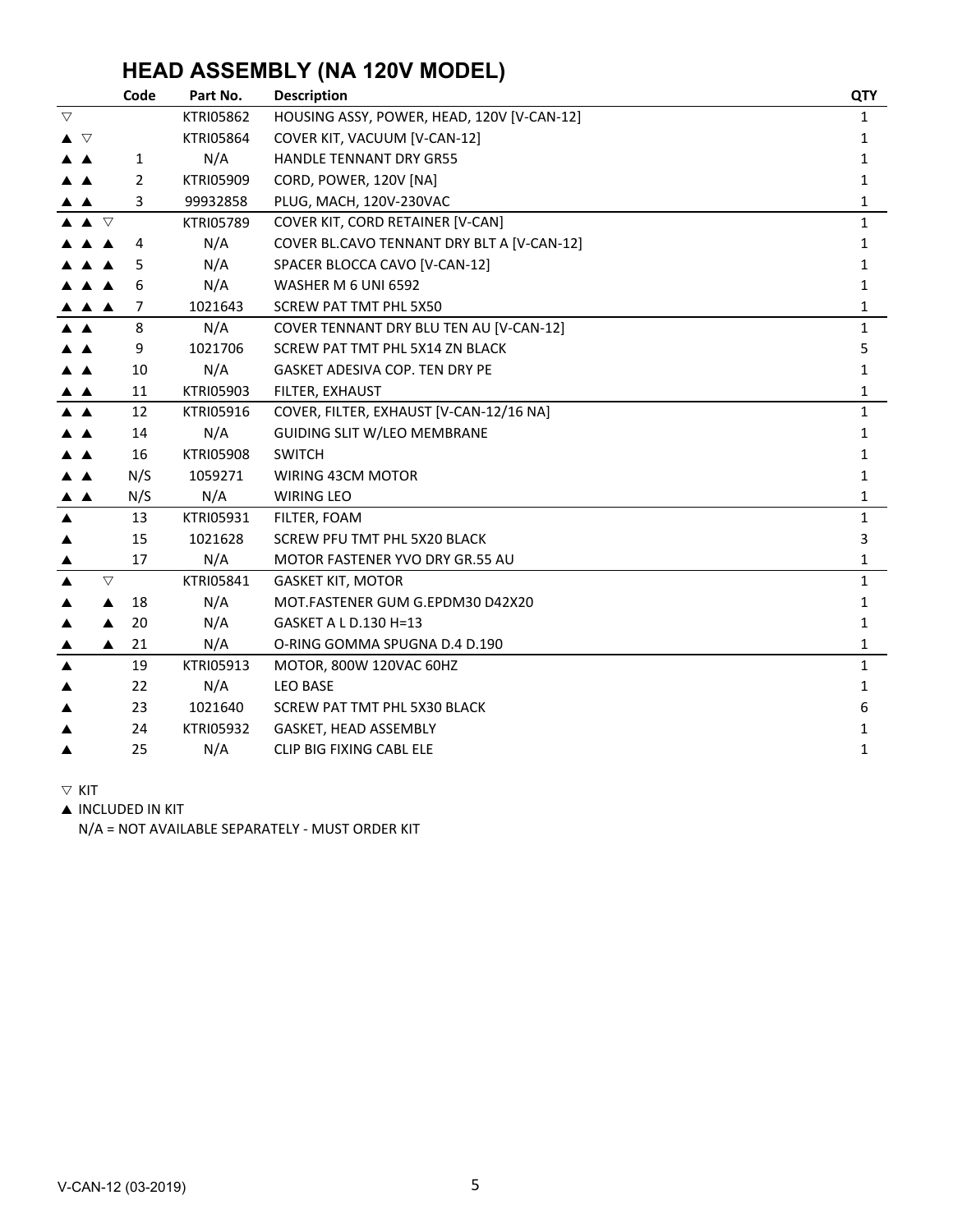# **HEAD ASSEMBLY (EU/UK/ANZ 220-240V MODELS)**

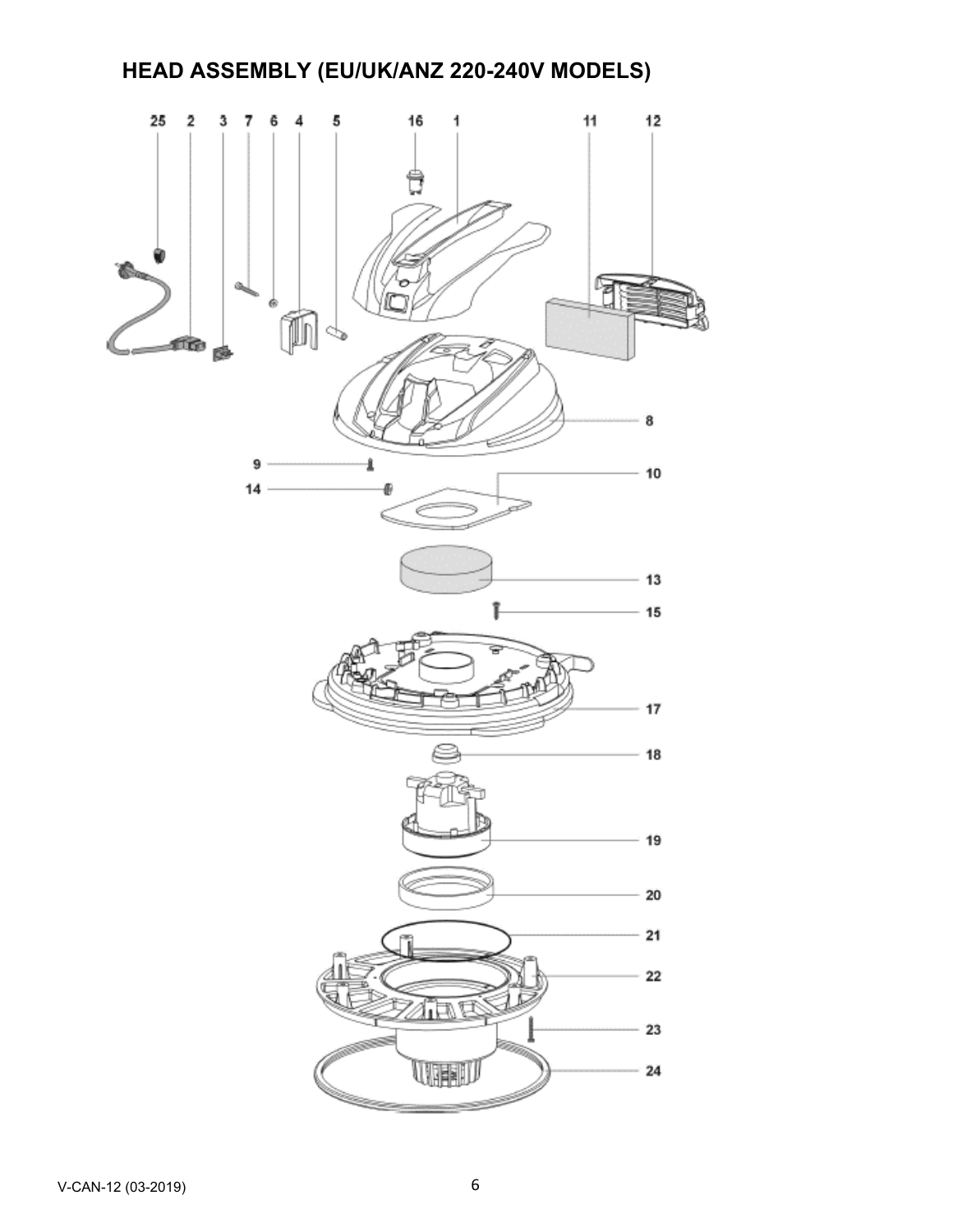#### **HEAD ASSEMBLY (EU/UK/ANZ 220-240V MODELS)**

|                 | Code               | Part No.         | <b>Description</b>                             | <b>QTY</b>   |
|-----------------|--------------------|------------------|------------------------------------------------|--------------|
| $\triangledown$ |                    | <b>KTRI05838</b> | HOUSING ASSY, POWER, HEAD [V-CAN-12 EU UK ANZ] | 1            |
| ▲ ▽             |                    | <b>KTRI05844</b> | COVER KIT, VACUUM [V-CAN-12 EU UK ANZ]         | 1            |
|                 | 1                  | N/A              | <b>HANDLE TENNANT DRY GR55</b>                 | 1            |
|                 | $\overline{2}$     | <b>KTRI05910</b> | CORD, POWER, 220-240V [EU]                     | 1            |
|                 | 2                  | <b>KTRI05911</b> | CORD, POWER, 220-240V [UK]                     | 1            |
|                 | $\overline{2}$     | KTRI05912        | CORD, POWER, 220-240V [ANZ]                    | $\mathbf{1}$ |
|                 | 3                  | 99932858         | PLUG, MACH, 120V-230VAC                        | $\mathbf{1}$ |
|                 | ▽                  | <b>KTRI05788</b> | <b>COVER KIT, CORD RETAINER</b>                | 1            |
|                 | 4                  | N/A              | COVER BL.CAVO TENNANT DRY BLU T                | 1            |
|                 | 5<br>▲             | N/A              | SPACER PLASTIC D.10 D.6,3X21                   | $\mathbf{1}$ |
|                 | 6                  | N/A              | G206                                           | 1            |
|                 | 7                  | 1021643          | <b>SCREW PAT TMT PHL 5X50</b>                  | 1            |
|                 | 8                  | N/A              | <b>COVER TENNANT DRY BLU TEN</b>               | 1            |
|                 | 9                  | 1021706          | SCREW PAT TMT PHL 5X14 ZN BLACK                | 5            |
|                 | 10                 | N/A              | GASKET ADESIVA COP. TEN DRY PE                 | 1            |
|                 | 11                 | KTRI05903        | FILTER, EXHAUST                                | $\mathbf{1}$ |
|                 | 12                 | KTRI05918        | COVER, FILTER, EXHAUST [V-CAN-12/16 EMEA/APAC] | 1            |
|                 | 14                 | N/A              | <b>GUIDING SLIT W/LEO MEMBRANE</b>             | 1            |
|                 | 16                 | <b>KTRI05908</b> | <b>SWITCH</b>                                  | 1            |
|                 | N/S                | 1059271          | WIRING 43CM MOTOR                              | 1            |
| ▲▲              | N/S                | N/A              | WIRING LEO                                     | $\mathbf{1}$ |
|                 | 13                 | KTRI05931        | FILTER, FOAM                                   | 1            |
| ▲               | 15                 | 1021628          | SCREW PFU TMT PHL 5X20 BLACK                   | 3            |
|                 | 17                 | N/A              | MOTOR FASTENER YVO DRY GR.55                   | 1            |
|                 | $\bigtriangledown$ | KTRI05841        | <b>GASKET KIT, MOTOR</b>                       | $\mathbf{1}$ |
|                 | 18<br>▲            | N/A              | MOT.FASTENER GUM G.EPDM30 D42X20               | $\mathbf{1}$ |
|                 | 20                 | N/A              | GASKET A L D.130 H=13                          | 1            |
|                 | 21<br>▲            | N/A              | O-RING GOMMA SPUGNA D.4 D.190                  | 1            |
|                 | 19                 | <b>KTRI05915</b> | MOTOR, 800W 220-240V [V-CAN-12]                | $\mathbf{1}$ |
|                 | 22                 | N/A              | <b>LEO BASE</b>                                | $\mathbf{1}$ |
|                 | 23                 | 1021640          | SCREW PAT TMT PHL 5X30 BLACK                   | 6            |
|                 | 24                 | KTRI05932        | GASKET, HEAD ASSEMBLY                          | 1            |
|                 | 25                 | N/A              | CLIP BIG FIXING CABL ELE                       | 1            |

 $\nabla$  KIT

**A INCLUDED IN KIT**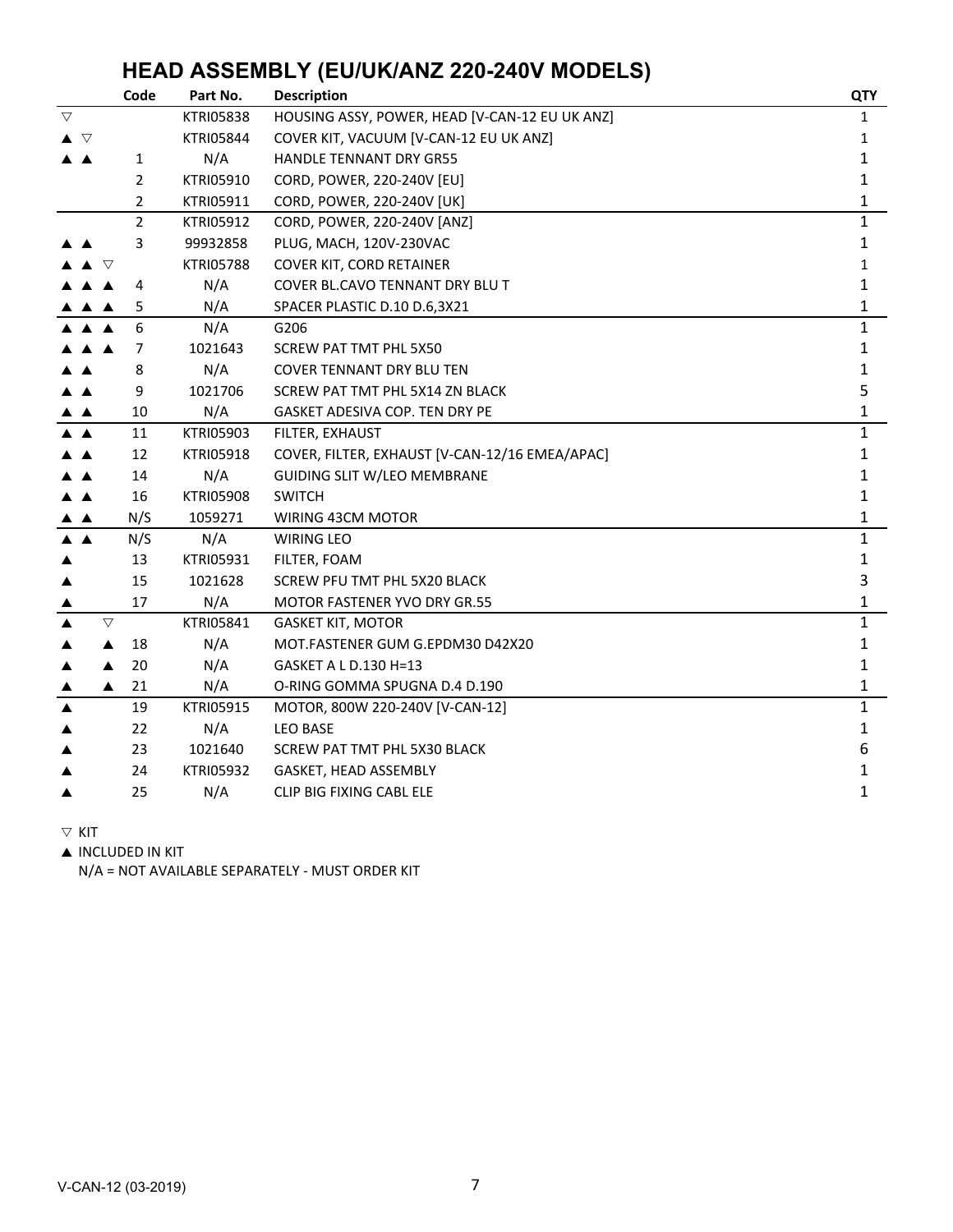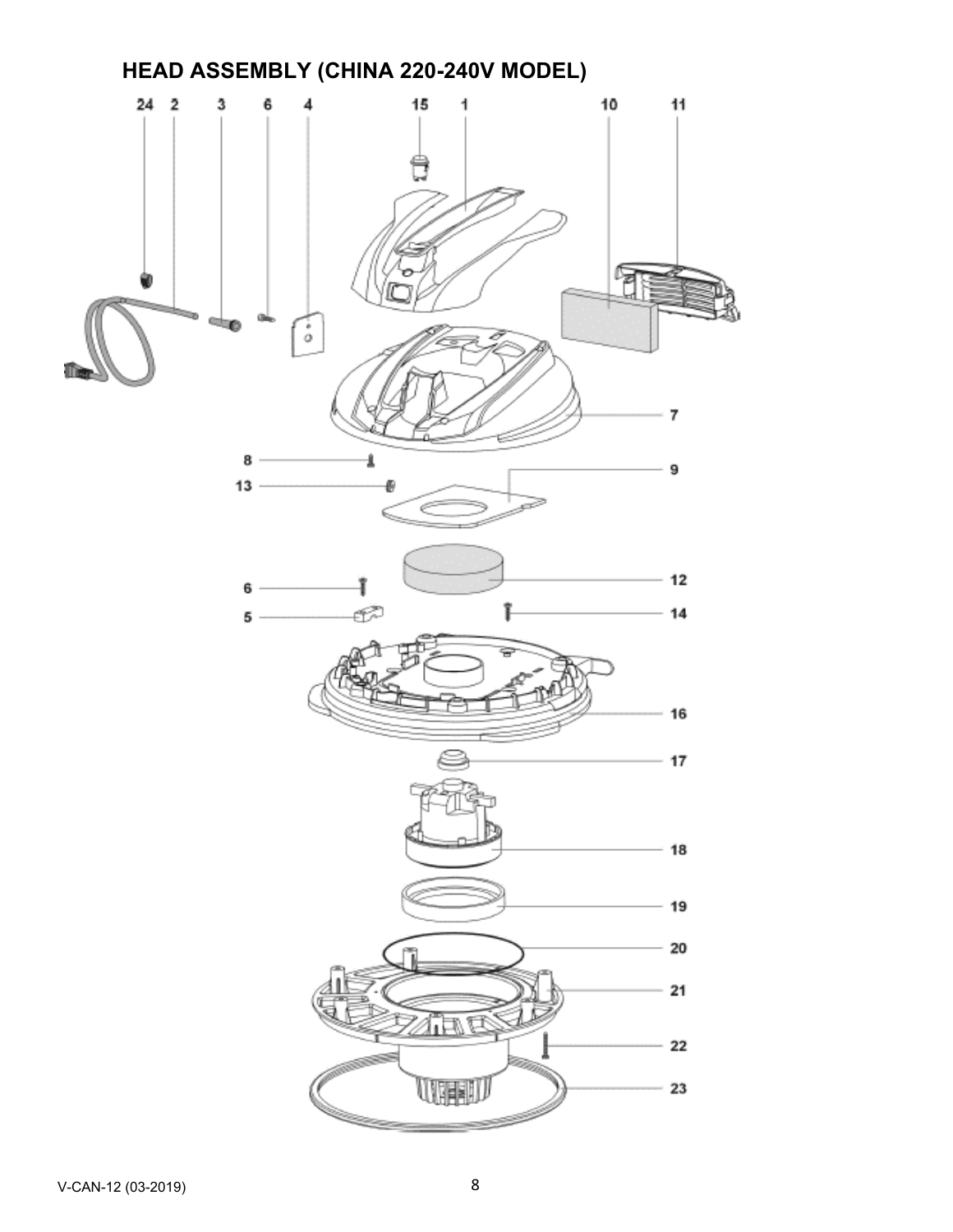## **HEAD ASSEMBLY (CHINA 220-240V MODEL)**

|                 | Code            | Part No.         | <b>Description</b>                             | <b>QTY</b>   |
|-----------------|-----------------|------------------|------------------------------------------------|--------------|
| $\triangledown$ |                 | <b>KTRI05867</b> | HOUSING ASSY, POWER, HEAD [V-CAN-12 CN]        | 1            |
| ▲ ▽             |                 | <b>KTRI05869</b> | COVER KIT, VACUUM [V-CAN-12 CN]                | 1            |
|                 | 1               | N/A              | HANDLE TENNANT DRY GR55                        | 1            |
|                 | $\triangledown$ | <b>KTRI05797</b> | CORD, POWER, 220-240V [CN]                     | 1            |
|                 | 2<br>▲          | N/A              | CABLE ELECTTRICO 2X0,75 MT.8,5 F [CN]          | 1            |
|                 | 3               | 1021625          | <b>LEAD</b>                                    | $\mathbf{1}$ |
|                 | 4               | N/A              | <b>COVER BL.CAVO TENNANT DRY BLU T</b>         | 1            |
|                 | 5               | 1021626          | <b>CABLE CLAMP</b>                             | 1            |
|                 | 6               | 1021628          | SCREW PFU TMT PHL 5X20 BLACK                   | 3            |
|                 | 24              | N/A              | <b>CLIP BIG FIXING CABL ELE</b>                | 1            |
|                 | $\overline{7}$  | N/A              | <b>COVER TENNANT DRY BLU TEN</b>               | $\mathbf{1}$ |
|                 | 8               | 1021706          | SCREW PAT TMT PHL 5X14 ZN BLACK                | 5            |
|                 | 9               | N/A              | <b>GASKET ADESIVA COP. TEN DRY PE</b>          | 1            |
|                 | 10              | <b>KTRI05903</b> | FILTER, EXHAUST, FOAM                          | 1            |
|                 | 11              | <b>KTRI05918</b> | COVER, FILTER, EXHAUST [V-CAN-12/16 EMEA/APAC] | 1            |
|                 | 13              | N/A              | GUIDING SLIT W/LEO MEMBRANE                    | $\mathbf{1}$ |
|                 | 15              | <b>KTRI05908</b> | <b>SWITCH</b>                                  | $\mathbf{1}$ |
|                 |                 | N/A              | WIRING 43CM MOTOR [CN]                         | 1            |
|                 | N/S             | N/A              | <b>WIRING LEO</b>                              | 1            |
|                 | 12              | KTRI05931        | FILTER, FOAM                                   | 1            |
|                 | 14              | 1021628          | SCREW PFU TMT PHL 5X20 BLACK                   | 3            |
|                 | 16              | N/A              | MOTOR FASTENER YVO DRY GR.55                   | 1            |
|                 | $\triangledown$ | KTRI05841        | <b>GASKET KIT, MOTOR</b>                       | $\mathbf{1}$ |
|                 | 17              | N/A              | MOT. FASTENER GUM G.EPDM30 D42X20              | 1            |
|                 | 19              | N/A              | GASKET, MOTOR                                  | 1            |
|                 | 20<br>▲         | N/A              | O-RING GOMMA SPUGNA D.4 D.190                  | 1            |
|                 | 18              | <b>KTRI05915</b> | MOTOR, 800W 220-240VAC [V-CAN-12]              | $\mathbf{1}$ |
|                 | 21              | N/A              | <b>LEO BASE</b>                                | 1            |
|                 | 22              | 1021640          | SCREW PAT TMT PHL 5X30 BLACK                   | 6            |
|                 | 23              | <b>KTRI05932</b> | GASKET, HEADY ASSEMBLY                         | 1            |

 $\nabla$  KIT

**A INCLUDED IN KIT**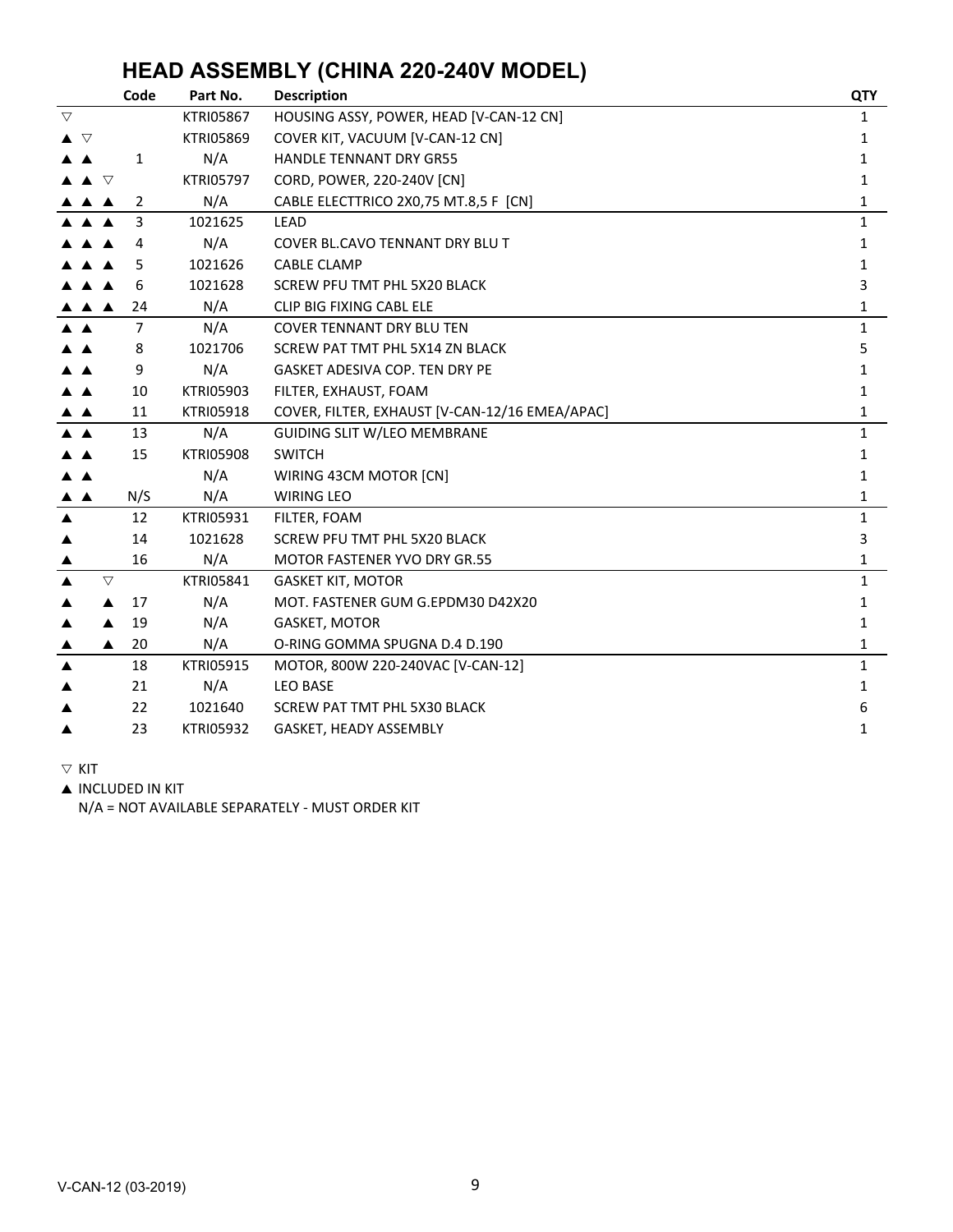## **HEAD ASSEMBLY (JAPAN 100V MODEL)**

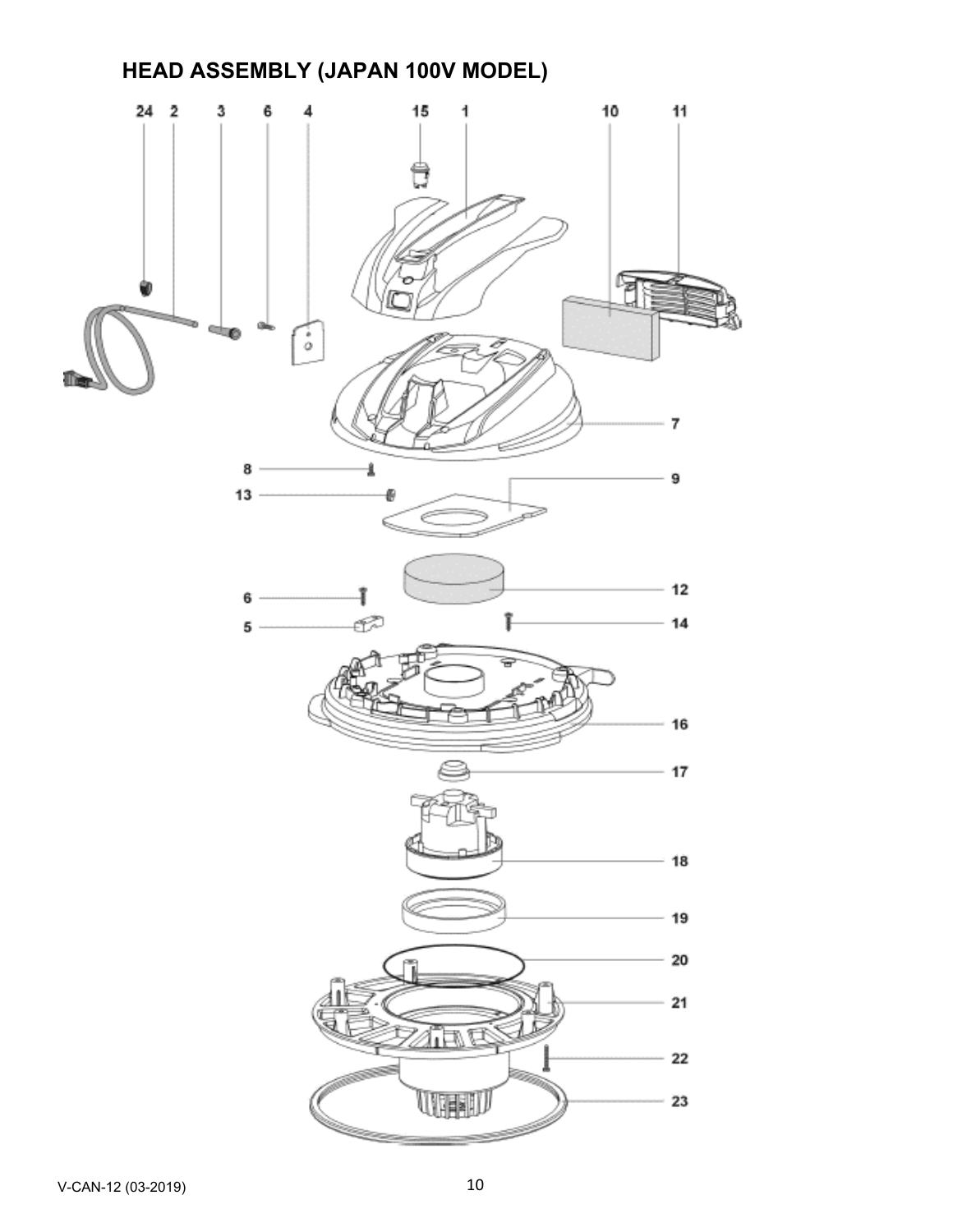## **HEAD ASSEMBLY (JAPAN 100V MODEL)**

|                  | Code               | Part No.         | <b>Description</b>                             | <b>QTY</b>   |
|------------------|--------------------|------------------|------------------------------------------------|--------------|
| $\triangledown$  |                    | <b>KTRI05866</b> | HOUSING ASSY, POWER, HEAD [V-CAN-12 JP]        | $\mathbf{1}$ |
| ▲ ▽              |                    | <b>KTRI05868</b> | COVER KIT, VACUUM [V-CAN-12 JP]                | 1            |
|                  | 1                  | N/A              | <b>HANDLE TENNANT DRY GR55</b>                 | 1            |
| $\triangledown$  |                    | <b>KTRI05796</b> | CORD, POWER, 100V [JP]                         | 1            |
| A A              | 2                  | N/A              | CABLE E.2X1 MT12 GI IEC320 [JP]                | 1            |
|                  | 3                  | 1021625          | LEAD                                           | $\mathbf{1}$ |
|                  | 4                  | N/A              | COVER BL.CAVO TENNANT DRY BLU T                | 1            |
|                  | 5                  | 1021626          | <b>CABLE CLAMP</b>                             | 1            |
|                  | 6                  | 1021628          | SCREW PFU TMT PHL 5X20 BLACK                   | 3            |
| <b>A</b> A       | 24                 | N/A              | CLIP BIG FIXING CABL ELE                       | 1            |
|                  | $\overline{7}$     | N/A              | <b>COVER TENNANT DRY BLU TEN</b>               | $\mathbf{1}$ |
|                  | 8                  | 1021706          | SCREW PAT TMT PHL 5X14 ZN BLACK                | 5            |
|                  | 9                  | N/A              | <b>GASKET ADESIVA COP. TEN DRY PE</b>          | 1            |
|                  | 10                 | <b>KTRI05903</b> | FILTER, EXHAUST, FOAM                          | 1            |
|                  | 11                 | <b>KTRI05918</b> | COVER, FILTER, EXHAUST [V-CAN-12/16 EMEA/APAC] | 1            |
|                  | 13                 | N/A              | <b>GUIDING SLIT W/LEO MEMBRANE</b>             | $\mathbf{1}$ |
|                  | 15                 | <b>KTRI05908</b> | <b>SWITCH</b>                                  | 1            |
|                  | <b>CN</b>          | N/A              | WIRING 43CM MOTOR [CN]                         | $\mathbf{1}$ |
| ▲                | N/S                | N/A              | <b>WIRING LEO</b>                              | 1            |
|                  | 12                 | KTRI05931        | FILTER, FOAM                                   | $\mathbf{1}$ |
|                  | 14                 | 1021628          | SCREW PFU TMT PHL 5X20 BLACK                   | 3            |
|                  | 16                 | N/A              | <b>MOTOR FASTENER YVO DRY GR.55</b>            | 1            |
|                  | $\bigtriangledown$ | <b>KTRI05841</b> | <b>GASKET KIT, MOTOR</b>                       | $\mathbf{1}$ |
|                  | 17                 | N/A              | MOT.FASTENER GUM G.EPDM30 D42X20               | $\mathbf{1}$ |
|                  | 19                 | N/A              | GASKET, MOTOR                                  | 1            |
|                  | 20<br>▲            | N/A              | O-RING GOMMA SPUGNA D.4 D.190                  | 1            |
| $\blacktriangle$ | 18                 | KTRI05914        | MOTOR, 800W 100VAC 50/60HZ [JP]                | $\mathbf{1}$ |
|                  | 21                 | N/A              | <b>LEO BASE</b>                                | $\mathbf{1}$ |
|                  | 22                 | 1021640          | SCREW PAT TMT PHL 5X30 BLACK                   | 6            |
|                  | 23                 | <b>KTRI05932</b> | GASKET, HEADY ASSEMBLY                         | 1            |

 $\triangledown$  kit

 $\blacktriangle$  INCLUDED IN KIT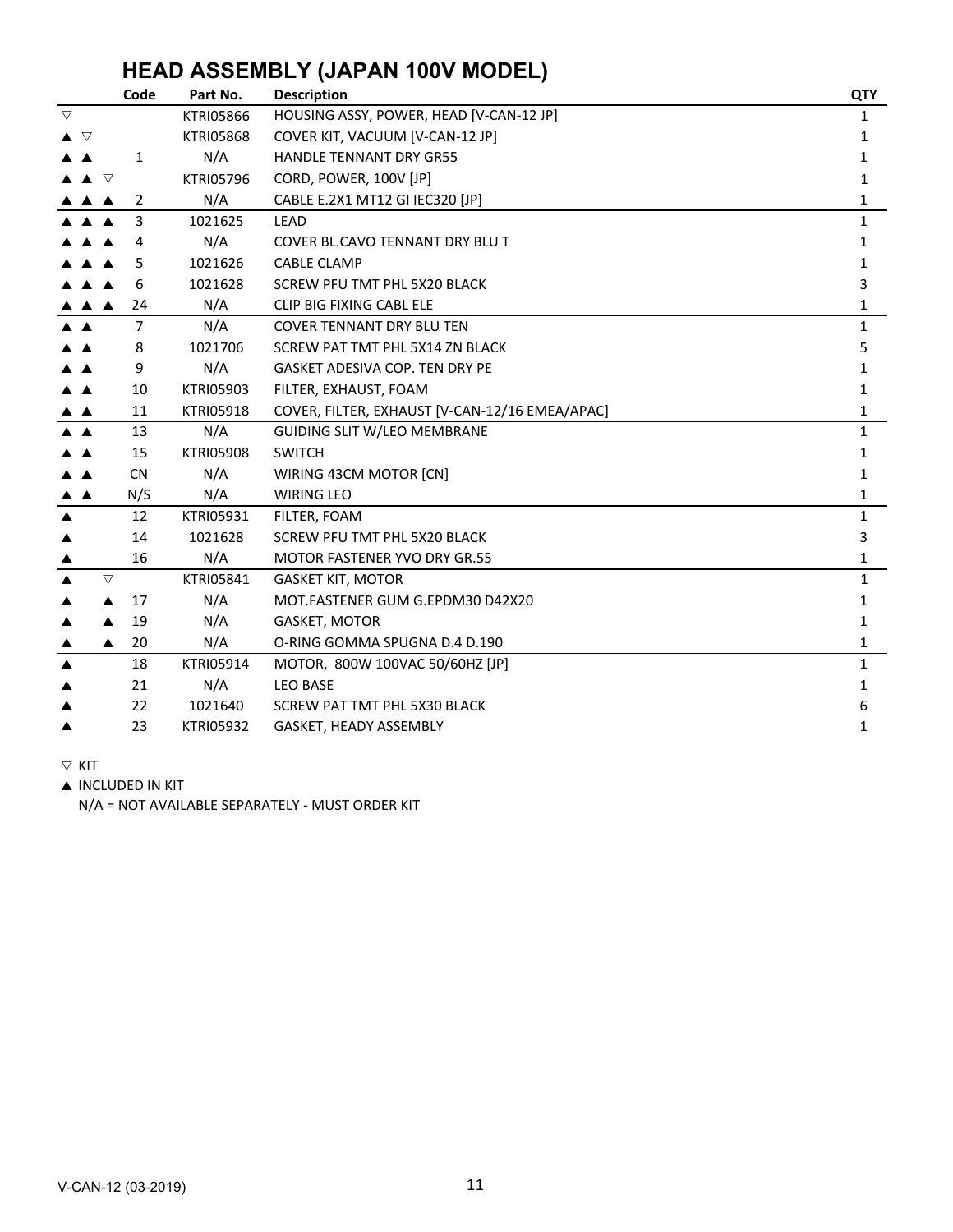#### **TANK ASSEMBLY**



|                                  | coae                      | Part NO.         | <b>Description</b>                                    | <b>QTY</b> |
|----------------------------------|---------------------------|------------------|-------------------------------------------------------|------------|
| ▽                                |                           | <b>KTRI05835</b> | TANK KIT, VACUUM w/ LABELS [V-CAN-12 EU/UK/ANZ/CN/JP] |            |
| ▽                                |                           | <b>KTRI05836</b> | TANK KIT, VACUUM w/ LABELS [V-CAN-12 NA]              |            |
|                                  |                           | N/A              | TANK, VACUUM                                          |            |
| $\blacktriangle$ $\triangledown$ |                           | <b>KTRI05792</b> | WHEEL KIT [QTY 2]                                     |            |
|                                  |                           | N/A              | WHEEL BODY RUBBERISED G55                             |            |
|                                  | $\triangle$ $\triangle$ 3 | N/A              | WHEEL COVERING BLACK                                  |            |
| $\blacktriangle$ $\triangledown$ |                           | <b>KTRI05834</b> | <b>CASTER KIT [QTY 2]</b>                             |            |
|                                  | 4                         | N/A              | WHEEL D.50 GREY W/ PIVOT SOFT                         |            |
|                                  | 5                         | N/A              | DEFLECTOR W/OR                                        |            |
| $\blacktriangle$ $\triangledown$ |                           | <b>KTRI05795</b> | LATCH KIT [QTY 2]                                     |            |
|                                  | 6                         | N/A              | HOOK PLAST.COMPL. GI-VAC                              |            |
|                                  |                           | N/A              | <b>RIVET 4,8X18</b>                                   | 4          |

#### $\nabla$  KIT

**A INCLUDED IN KIT** 

N/A = NOT AVAILABLE SEPARATELY ‐ MUST ORDER KIT

#### **VACUUM BAGS & MAIN FILTER ASSEMBLY**



| Code | Part No.  | <b>Description</b>                        | QTY |
|------|-----------|-------------------------------------------|-----|
|      | 9018690   | BAG, VACUUM, PAPER [1 PKG = 10 BAGS]      |     |
|      | 9018692   | BAG, VACUUM, MICROFIBER [1 PKG = 10 BAGS] |     |
|      | KTRI05919 | SUPPORT, FILTER BASKET                    |     |
|      | KTRI05902 | FILTER, POLYYESTER, MAIN                  |     |
|      |           |                                           |     |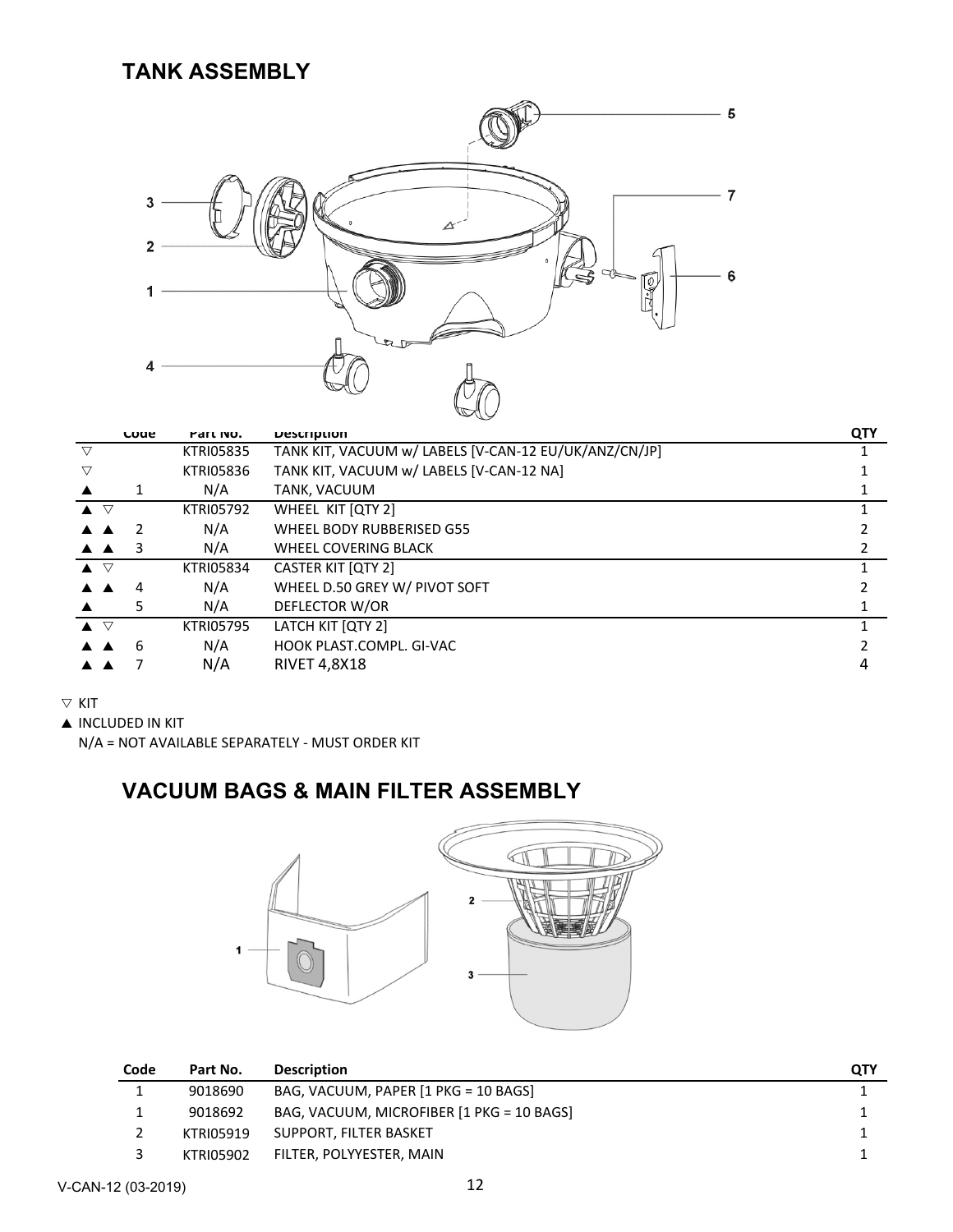#### **ACCESSORY TOOLS**



|   | Code | Part No.         | <b>Description</b>                  | QTY |
|---|------|------------------|-------------------------------------|-----|
|   |      | <b>KTRI05905</b> | HOSE ASSY, VACUUM, 2.5M, 32MM       |     |
|   | 2    | <b>KTRI05906</b> | HANDLE, VACUUM HOSE W/ REG, 32MM    |     |
|   | 3    | <b>KTRI05786</b> | WAND SET, CHROME, TWO-PIECE, 32MM   |     |
|   | 4    | <b>KTRI05907</b> | TOOL, FLOOR, DRY, DOUBLE USE [32MM] |     |
| ▽ |      | <b>KTRI05794</b> | TOOL KIT, VACUUM, 32MM              |     |
|   | 5    | N/A              | TOOL, ROUND BRUSH, 32MM             |     |
|   | 6    | N/A              | TOOL, FURNITURE, 32MM               |     |
|   |      | N/A              | TOOL, CREVICE, 32MM                 |     |
|   | 8    | <b>KTRI05942</b> | HOLDER, TOOL [OPTIONAL]             |     |

## **LABEL KIT**



|                 | Code | Part No.         | <b>Description</b>                      | QTY |
|-----------------|------|------------------|-----------------------------------------|-----|
| ▽               |      | <b>KTRI05831</b> | LABEL KIT, VACUUM [V-CAN-12, EMEA/APAC] |     |
|                 |      | N/A              | LABEL, LOGO, TENNANT                    |     |
|                 |      | N/A              | LABEL, MODEL [V-CAN-12]                 |     |
|                 | - 3  | N/A              | LABEL, SAFETY, READ MANUAL [CE]         |     |
| $\triangledown$ |      | <b>KTRI05832</b> | LABEL KIT, VACUUM [V-CAN-12 NA]         |     |
|                 |      | N/A              | LABEL, LOGO, TENNANT                    |     |
|                 |      | N/A              | LABEL, MODEL [V-CAN-12]                 |     |
|                 | 4    | N/A              | LABEL, WARNING, EN/FR/ES [AC VAC]       |     |
| ÷               |      |                  |                                         |     |

 $\nabla$  KIT

#### **A INCLUDED IN KIT**